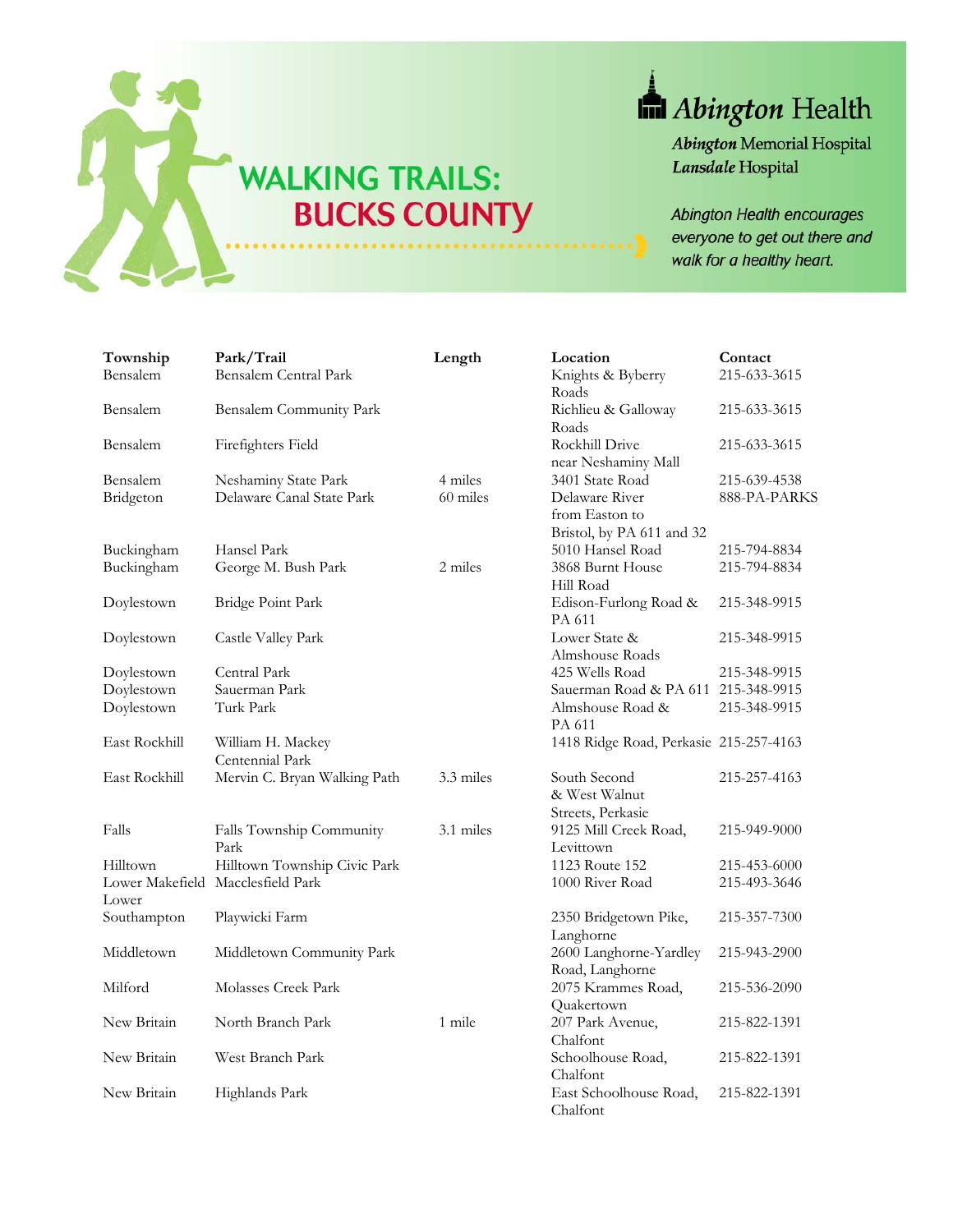| New Britain | Peace Valley Park                              | 6 miles      | 170 Chapman Road,<br>Doylestown                            | 215-343-7860      |
|-------------|------------------------------------------------|--------------|------------------------------------------------------------|-------------------|
| Newtown     | Tyler State Park                               | $10.5$ miles | 101 Swamp Road                                             | 215-968-2021      |
| Newtown     | Linear Park/Newtown Trail                      | 3.7 miles    | Washington Avenue &                                        | 215-968-2800 x239 |
|             |                                                |              | Sycamore Street                                            |                   |
| Nockamixon  | Nockamixon State Park<br>(Biking Trail)        | 2.8 miles    | PA 563, just off of PA 313 215-529-7300                    |                   |
| Nockamixon  | Nockamixon State Park                          | 22 miles     | PA 563, just off of PA 313 215-529-7301                    |                   |
| Northampton | (Additional Trails)<br>Civic Center 2          | $0.45$ miles | 475 Newtown-                                               | 215-357-5396      |
| Northampton | Northampton Municipal Park Trails              |              | Richboro Rd (Rt 332)<br>Hatboro Road,                      | 215-357-5396      |
| Plumstead   | Allohaken Park                                 |              | Churchville<br>4735 Landisville Road at                    | 215-766-0189      |
| Plumstead   | Owls Nest Park                                 |              | Bergstrom Road<br>5367 Silo Hill Road                      | 215-766-0190      |
|             |                                                |              | between Easton Road                                        |                   |
|             |                                                |              | (PA 611) & Curly Hill Road                                 |                   |
| Plumstead   | Jennifer Schweitzer Park                       |              | 5651 Potters Lane                                          | 215-766-0191      |
|             |                                                |              | between Curley Hill Road                                   |                   |
|             |                                                |              | & Stump Rd                                                 |                   |
| Plumstead   | Landis Park                                    | 1.25 miles   | 4060 Gregory Drive,                                        | 215-766-0192      |
|             |                                                |              | Landis Greene Development                                  |                   |
| Richland    | Robert O. Keller Memorial                      | 1.33 miles   | 1328-1329 California                                       | 215-536-4067      |
|             | Park                                           |              | Road, Quakertown                                           |                   |
| Richland    | Veteran's Park                                 | $0.5$ miles  | 145 East Pumping                                           | 215-536-4067      |
|             |                                                |              | Station Road,                                              |                   |
|             |                                                |              | Quakertown                                                 |                   |
| Richland    | Walnut Bank Farm Trail<br>(under construction) |              | Walnut Bank Farms                                          | 215-536-4067      |
| Richland    | Hunters Crossing                               |              | Park Avenue                                                | 215-536-4067      |
|             | (under construction)                           |              |                                                            |                   |
| Richland    | Beavers Run                                    |              | Beaver Run Drive                                           | 215-536-4067      |
|             | (under construction)                           |              |                                                            |                   |
| Richland    | Regency Manor                                  |              | Tollgate Road                                              | 215-536-4067      |
| Richland    | (under construction)                           |              | Franklin Lane                                              |                   |
|             | <b>Brayton Gardens</b><br>(under construction) |              |                                                            | 215-536-4067      |
| Solebury    | Canal Park/Towpath Walking Trail               |              | River Road & US 202                                        | 215-297-5656      |
|             |                                                |              | near McGill Hill                                           |                   |
| Solebury    | Solebury Trail                                 |              | Sugan Road                                                 | 215-297-5656      |
|             |                                                |              | (Next to 46 North),                                        |                   |
|             |                                                |              | New Hope                                                   |                   |
| Solebury    | Virginia Forrest State Park                    |              | River Road one-mile north 215-297-5656<br>of Center Bridge |                   |
| Solebury    | Washington Crossing Historic                   |              | River Road,                                                | 215-297-5656      |
|             | State Park                                     |              | about three miles                                          |                   |
|             |                                                |              | south of New Hope                                          |                   |
| Solebury    | Bowman Hill Wildlife Preserve Trails           |              | Washington Crossing Park 215-297-5656                      |                   |
| Solebury    | Delaware Canal State Park                      | 60 miles     | Delaware River                                             | 888-PA-PARKS      |
|             |                                                |              | from Easton                                                |                   |
|             |                                                |              | to Bristol paralleled by                                   |                   |
|             |                                                |              | PA 611 and 32                                              |                   |
| Tinicum     | Ralph Stover State Park                        |              | 6011 State Park Road                                       | 215-757-0571      |
|             |                                                |              | (near Stump Road),                                         |                   |
| Tinicum     |                                                |              | Pipersville                                                |                   |
|             | Tinicum County Park                            |              | River Road, Erwinna                                        | 215-757-0571      |
| Tinicum     | Tohickon Valley Park and Pool                  |              | Cafferty Road,<br>Point Pleasant                           | 215-757-0571      |